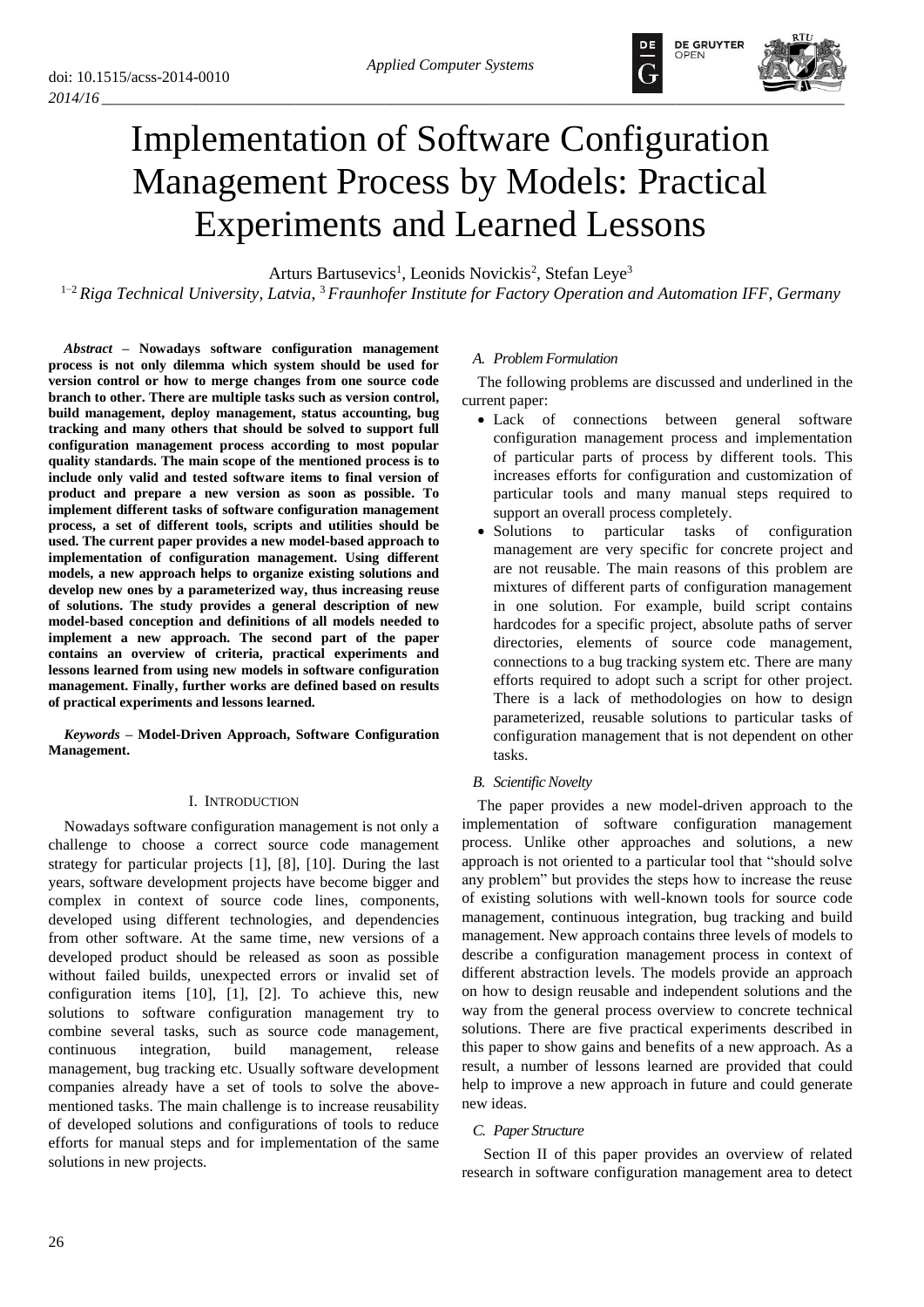trends of improvements, lack of existing approaches and to better underline the novelty of the current paper. In Section III, description of a new approach is given with short explanations and definitions of models. Next sections provide the description of criteria to evaluate gains of a new approach, results of experiments and practical lessons learned during experiments. Finally, conclusions are given, and directions of further work are defined.

#### II.RELATED WORK

As far back as 1992 there was published an article [9] that introduced to main challenges of configuration management area. One of the main ideas is related to the development of a configuration management service model. Many things have changed since then; more standards have been developed in software development field, new tools for configuration management designed. In a recent interview with a long-term expert in configuration management area [10], the year 1998was mentioned, when there was an attempt to create a "super tool" for integration of all solutions of configuration management in one framework. Attempt failed, because solutions were too complicated. Configuration managers and developers were afraid of "majesty" of such a tool. Configuration management expert [10] emphasizes a challenge to enhance trust between configuration managers and developers as the main future challenge. The main requirement for this is a clear procedure, which could be trusted by programmers. Other configuration management experts [1], [2] note that solutions will be ineffective and will require additional resources without planning of general process before implementation of particular solutions and installation of tools. Modern solutions require reusable approaches that allow coming efficiently from the process general requirements to technical implementation.

Analyzing different approaches of reuse oriented solutions, more ideas from MDA [6] have been found. The important task in configuration management is source code management, and significant part of model-driven solutions is related to this task [11], [12], [13]. New approaches try to improve source code management by modeling product components, streamlines and branches [13]. Abstract models are designed to improve new development of source code management systems [11], [12]. There are solutions that provide an abstract model for general configuration management process based on software quality standards [14], [15], [16]. Usually the approaches do not provide how to increase reuse of existing solutions. It can be very important because software development companies usually have a set of concrete tools that are trusted from their point of view. Thus, new tools or methods with "super performance", "mystic full-automated level" cannot be trusted and acceptable by companies.

The following studies [7], [3], [4] consider a software configuration management process as a whole, not just a particular task. Solution in the article [7] has been designed as a general concept of configuration management and metamodel for creating different models of software configuration. The solution is focused on projects, where development is

based on a model-driven approach, but there are no explanations on how this approach could be used in projects with other development approaches.

The main concept of configuration management in study [4] was taken from the ITIL (Information Technology Infrastructure Library) standards and later an abstract model was designed. Later this model could be transformed to a platform specific model. Although this solution also includes the implementation for model-driven configuration management, it is focused on a single technology (JAVA). No recommendations are provided on how to integrate together different tasks of configuration management, such as source code management, bug tracking, build management.

Study [3] focuses on various ways of mutual integration of configuration management different tools. To maintain a full configuration management process, a number of tools are required: version control systems, bug tracking systems, build servers, continuous integration servers etc. The practical experience indicates that all tools often work separately from each other. The main scope of solution is to integrate different tools to solve all tasks for configuration management. To integrate various configuration management tools together, the definition of general concept of each integrated tool is required [3]. The paper offers an ontology for a configuration management process. This ontology provides a general configuration management model and shows how various configuration management tools should be integrated. The study does not have any guides how the ontology could be used for a particular project. It is not clear what kind of ontology editors are advised to use and how to determine the moment when the changes have to be made.

The new model-driven approach provided in the current paper supports the main idea of described related studies about models. Unlike related studies, models in the provided solution have strong defined connections between each other and provide a full way from an abstract process overview to concrete implementation of particular tools, scripts or frameworks. This could reduce efforts for invalid customization of technical solutions. Additionally, a new approach is not oriented to any specific tool but allows using existing, well-known and trusted tools. The approach provides only a methodology on how to refactor the existing solutions and design a new one in order to increase its reuse. This could save up time for implementation of similar solutions for other projects.

#### III. MODEL-DRIVEN APPROACH TO SOFTWARE CONFIGURATION MANAGEMENT

Development of a new model-driven approach to configuration management was started with the position that different processes of software development required a set of instances or environments. It means that software product could not be developed, tested and used in one environment. Usually different environments are used for the mentioned actions, for example, DEV environment for development, TEST environment for testing and PROD environment for real-time exploitation of software product. From the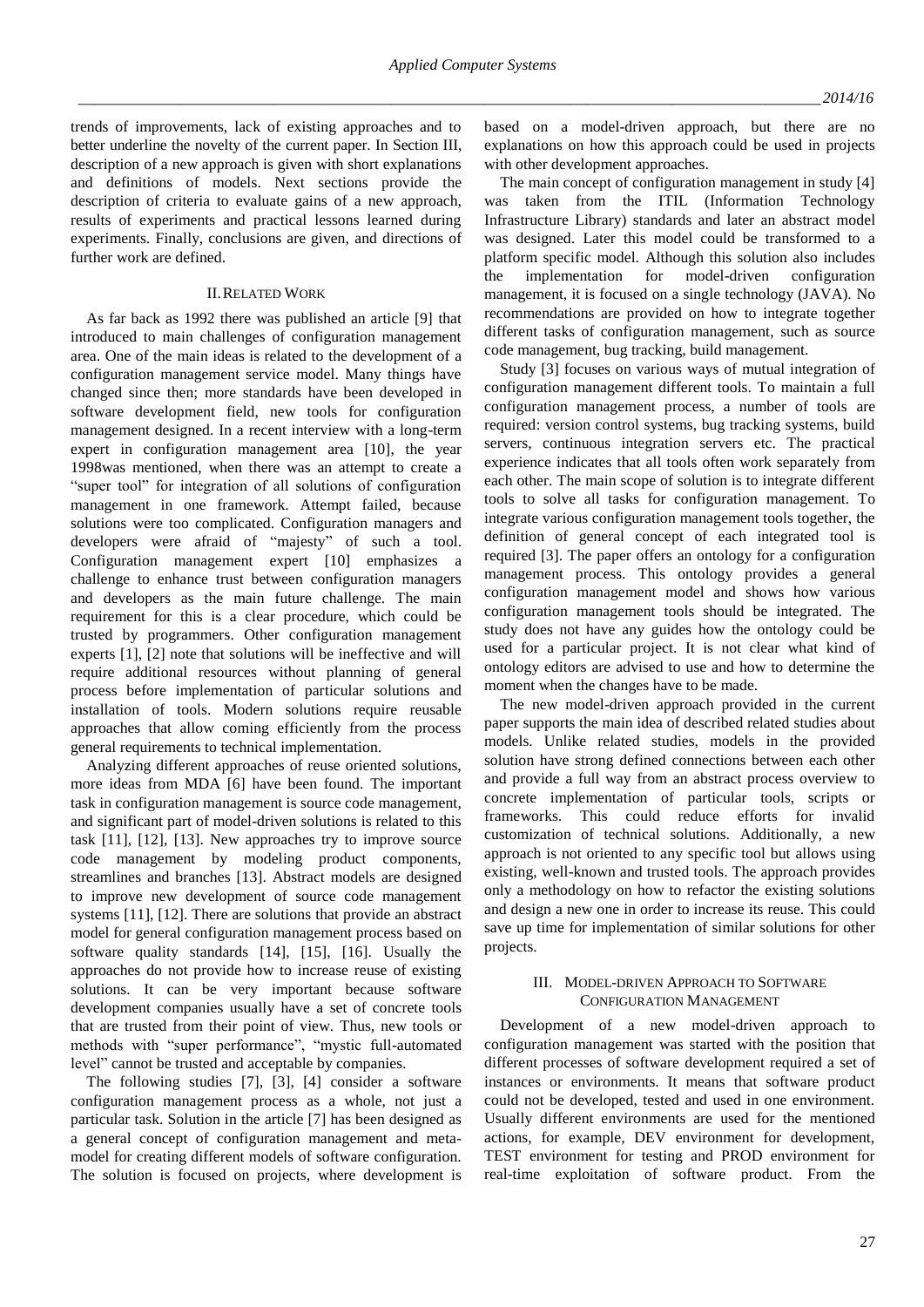perspective of configuration management, the main scope is to move changes in a product from one environment to another at a particular time moment. According to development methodology, parallel developments in particular projects, software product lines and some other factors, different sets of environments and different flows of changes could be used for projects. Thus, firstly, environments and flows of changes should be modeled to describe a general software configuration management process. Secondly, after all environments and all flows are known, all actions should be defined that required to implement each flow of changes. For, example, the following actions are required to move software changes from DEV to TEST environment: prepare baseline of a source code, build executable from a source code, deploy executable to TEST environment. Finally, particular solutions should be selected for each mentioned action. New approach requires designing solutions structured by actions. For example, a company may have a few different solutions (scripts, function, framework etc.) to build executable from a source code. Any solution should be parameterized and independent of solutions of other actions. For example, build script should receive a set of parameters and return executable. Script should not contain any specific hardcodes or any information about actions of source code management, bug tracking, servers where executable should be deployed etc.

There are three levels of models in the provided approach:

- Environment Model (EM) provides a model of all instances included in software development project. A model also contains all flows of software changes between different environments. This model provides an overview of general infrastructure of project in context of instances. Based on state of environments and flows of changes, general risks of configuration management could be detected.
- Platform Independent Action Model (PIAM) provides a set of actions needed to apply all flows from the Environment Model. The actions are abstract and do not contain any details specific for a particular platform. For example, action "Compile" should be used to compile software from a source code but in this model any details about a software technology, compilation algorithm, and platform are not known.
- Platform Specific Action Model (PSAM) provides an extended variant of Platform Independent Action Model, because the same actions are fulfilled with details about a platform, technology, specific scripts etc. In this model, action "Compile" already has information on a technology, compilation algorithms, platform etc. It means that in this model all details are known, for example, it could be ANT build script for JAVA projects. General picture of a new model-driven approach is provided in Fig. 1.



Fig. 1. Model-based approach for software configuration management.

Illustration of a model-driven approach in Fig. 1 is represented as a flow with interactions from a configuration manager. Arrows with numbers mean particular stages of the approach. The first stage "1" provides creation of Environment Model from a special meta-model. Configuration manager builds the Environment Model from a set of components from the mentioned meta-model. During the second stage "2", the created Environment Model should be compiled by a special block in the Expert System, called "Rules of Risks, Compilation". Expert System in context of this research is a special warehouse for different blocks of rules and a database with ready solutions of actions. After stage "2" a configuration manager compiles the Environment Model with a description of general configuration management risks if such exist. Stage "3" explores the ready Environment Model by a special block of the Expert System called "E->P". The main task is to detect actions needed to apply each flow between environments. During stage "4", the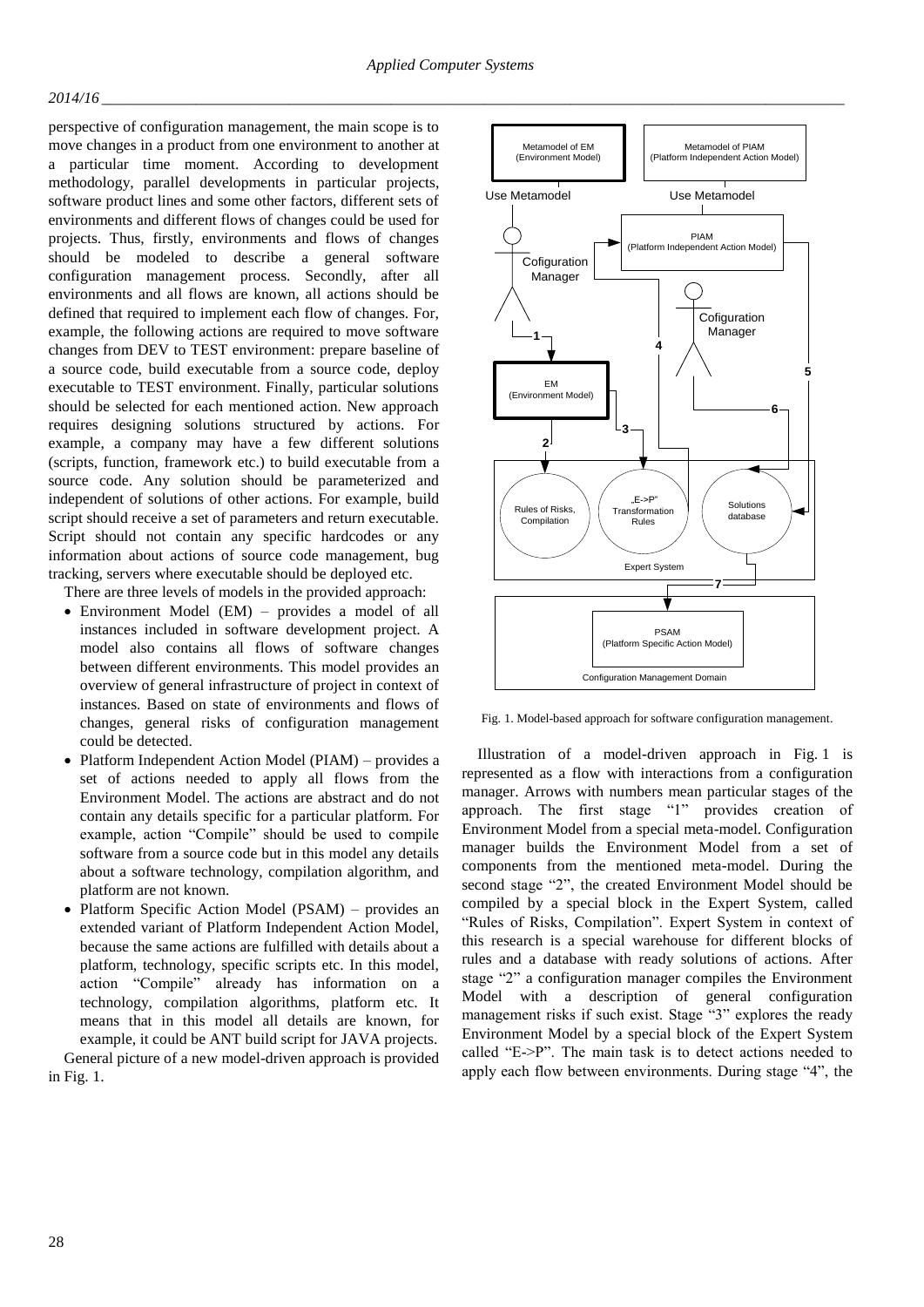Platform Independent Action Model performs using actions defined at stage "3" and meta-model of PIAM. The stages "5" and "6" require the second interaction from a configuration manager to analyze the ready Platform Independent Action Model and to choose solutions for each action from "Solution Database". Structure of "Solution Database" is provided in Fig. 2.



Fig. 2. Structure of Solution Database.

Solution Database contains all information about all configuration management actions described in the PIAM model. For example, action "Compile" could have five different solutions to compile software from a source code for the following technologies: JAVA, Ruby, C++, Oracle, C#. The mandatory requirement is that all solutions are parameterized and do not have dependencies on solutions of other actions. For example, a compilation script should not know any details about other actions from PIAM, hardcodes from bug tracking management, hardcoded hosts, absolute paths etc. All necessary things should be given as parameters. Any solution stored in the Solution Database has the following attributes:

- $\bullet$  ID a unique identifier in the database;
- PlatformID a reference to a platform;
- ActionID a reference to an action. Table "Action" contains all possible actions from the PIAM meta-model;
- NeededTools a set of tools to implement this solution;
- LocationsOfSolutions information about ready scripts, frameworks, functions, including paths, locations of servers, web-pages etc.;
- Description some notes provide additional information about implementation, specific technical details.

During the last stage "7", work with the ready PSAM model is required. Each solution of each action should be technically applied in the Configuration Management Domain according to information in the Solution Database.

### IV. CRITERIA OF EVALUATION OF MODEL-DRIVEN CONFIGURATION MANAGEMENT

To calculate criteria of the described approach, the following parameters should be fixed in projects, where the mentioned approach should be implemented:

- **AVG H OLD** Average count of hours per week needed to support a configuration management process before implementation of a new approach;
- AVG H NEW Average count of hours per week needed to support configuration management after implementation of a new approach;
- **IMPL\_TIME** Count of hours used to implement a new model-driven approach;
- **REM\_TIME** Count of weeks till the end of a particular project (contract end date);
- **FAILED\_BUILDS\_BEFORE** Count of failed builds of product during last two months before implementation of a new approach;
- FAILED BUILDS AFTER Count of failed builds of product during last two months after implementation of a new approach;
- **GENERAL\_BUILD\_COUNT\_BEFORE** General count of builds during last two months before implementation of a new approach;
- **GENERAL\_BUILD\_COUNT\_AFTER** General count of builds during last two months after implementation of a new approach;

The mentioned parameters are oriented to evaluate time spending for configuration management processes in different projects before and after implementation of a new approach. Parameters related to time are exported from a time management system in a software development company, where experiments have been implemented. In the mentioned time management system, each developer and configuration management should fix time that he spent for a current project. This procedure allows extracting the above-mentioned time parameters (AVG\_H\_OLD, AVG\_H\_NEW, IMPL\_TIME) automatically. A parameter REM\_TIME was taken from the contract of a particular project, but other parameters were exported from a build management system, where any build in a particular project is fixed.

Thanks to the above-mentioned parameters, the following criteria for a model-driven approach are defined:

**Short Time Gain** – percent that shows changes in time needed for configuration management before and after implementation of a new approach. Criteria should be calculated by (1):

$$
Short\_Time\_Gain = (1 - \frac{AVG\_H\_NEW}{AVG\_H\_OLD}) * 100
$$
 (1)

**Long Time Gain** – percent that shows changes in time needed for configuration management before and after implementation of a new approach, but taking in account time till the end of project. For example, if implementation of a new methodology needs one month, but with an old solution only half a month is needed till the end date of project, a Long Time Gain will be negative. However, Short Time Gain could be positive and quite optimistic. Some projects could spend 2 hours per week for configuration management before implementation of a new approach and one hour after. It means that Short Time Gain will be 50%. At the same, only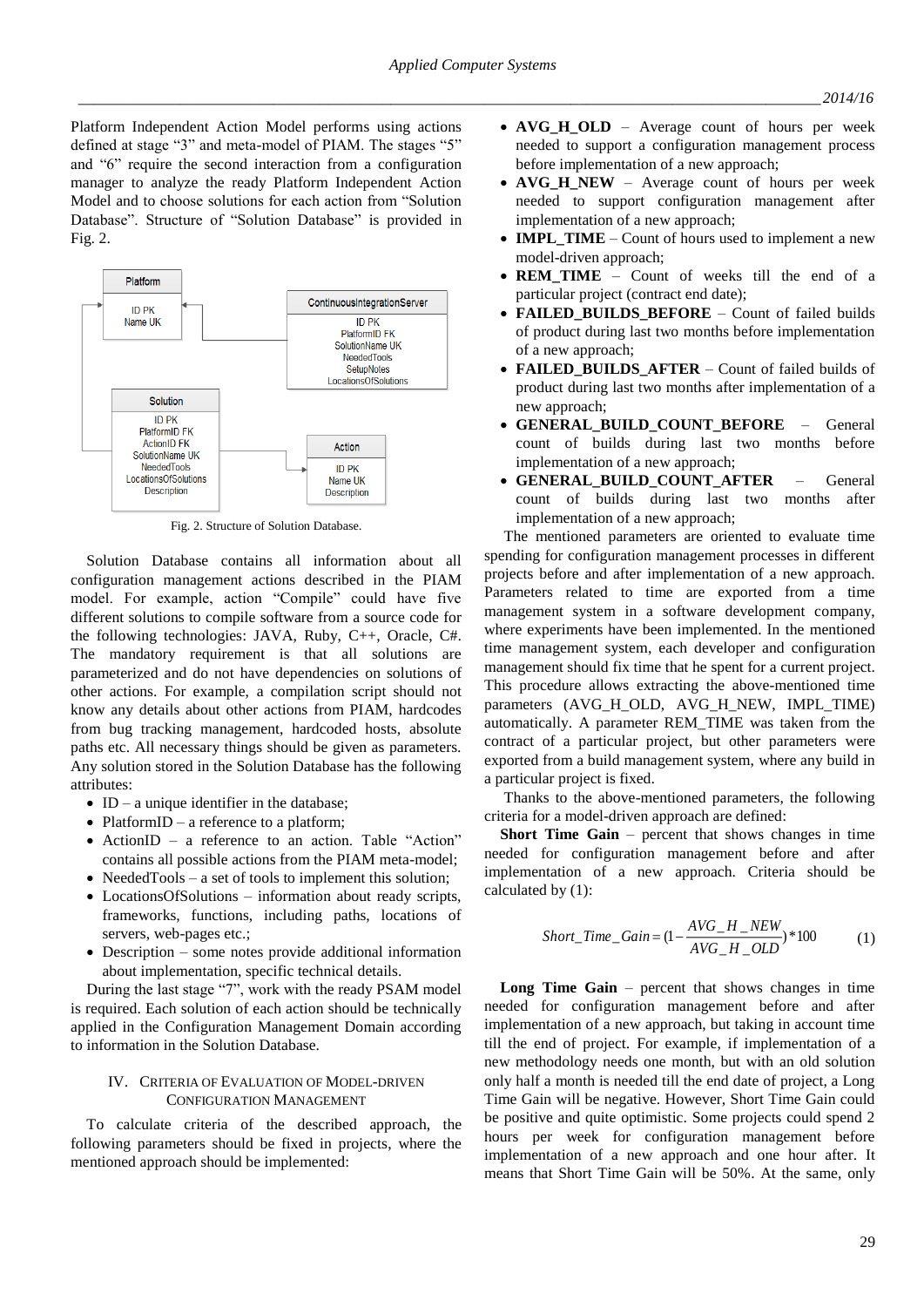some months could remain till the end of project, but implementation of a new approach could take some weeks. In this case, implementation of a new approach is not efficient. Long Time Gain criteria could be calculated by (2):

Long-Time\_Gain = (1-(IMPL\_TIME +  
+
$$
\frac{AVG_H_NEW*REM_TIME}{AVG_H_OLD*REM_TIME})
$$
(\*) (2)

**Failed Build Difference** – percent that shows the difference of failed builds before and after implementation of a new approach in a particular project. The criteria could be calculated by (3):

$$
FAILED \_ BULID \_ DIFF =
$$
  
= (1 - 
$$
\frac{FAILED \_ BULDS \_ AFTER}{FAILED \_ BULIDS \_ BEFORE}) * 100
$$
 (3)

**General Build Difference** – percent that shows the difference of general count of builds before and after implementation of a new approach in a particular project. The criteria could be calculated by (4):

$$
GENERAL_BUILD\_DIFF =
$$
  
=  $(1 - \frac{GENERAL_BUILD\_COUNT\_AFFTER}{GENERAL_BUILD\_COUNT\_BEFORE}) * 100$  (4)

#### V. OVERVIEW OF EXPERIMENTS

New model-driven approach to the implementation of software configuration management has been implemented in five different projects during the last 4 months. The owner of all projects is one of the biggest IT companies in Latvia. The projects are related to the implementation and support of different software tools for different enterprises in Latvia. During experiments, the following set of technologies and tools have been used for software development and technical implementation of software configuration management processes: Oracle, JAVA, Ruby on Rails, Subversion, Git, JIRA, Jenkins, Bamboo, and Hudson. The following steps have been done in each of the mentioned five projects:

- General presentation of a new model-driven approach to all developers and configuration managers in a particular project;
- Creation of an Environment Model;
- Transformation of an Environment Model to a Platform Independent Action Model, discussions with developers and managers to validate results of transformation;
- Refactoring of existing solutions and saving information about refactoring solutions in the Solution Database;
- Creation of Platform Specific Action Model by selecting solutions for particular actions from the database mentioned before;
- Implementation of a Platform Specific Action Model;
- Fixing and calculating parameters and criteria described in previous section of this paper.

Table I provides an overview of parameters and calculated criteria after the experiments described above.

| <b>RESULTS OF EXPERIMENTS</b> |                                     |                  |           |                          |                             |                                      |                                                       |                                     |                     |                    |                             |                              |
|-------------------------------|-------------------------------------|------------------|-----------|--------------------------|-----------------------------|--------------------------------------|-------------------------------------------------------|-------------------------------------|---------------------|--------------------|-----------------------------|------------------------------|
|                               | <b>Parameters</b>                   |                  |           |                          |                             |                                      |                                                       |                                     | Criteria            |                    |                             |                              |
| Projects                      | 01D<br>$\blacksquare$<br><b>AVG</b> | <b>AVG_H_NEW</b> | IMPL_TIME | TIME<br>REM <sub>.</sub> | <b>FAILED_BUILDS_BEFORE</b> | <b>AFTER</b><br><b>FAILED_BUILDS</b> | <b>BEFORE</b><br><b>BUILD COUNT</b><br><b>GENERAL</b> | <b>AFTER</b><br>GENERAL_BUILD_COUNT | Short Time Gain (%) | Long Time Gain (%) | Failed Build Difference (%) | General Build Difference (%) |
| 1                             | $25\,$                              | 2.4              | 160       | 52                       | 15                          | $\overline{4}$                       | 84                                                    | 87                                  | 90                  | 78                 | 73                          | $-4$                         |
| $\mathfrak{2}$                | 40                                  | 1.5              | 700       | 36                       | 5                           | $\mathbf{1}$                         | 160                                                   | 92                                  | 96                  | 48                 | 80                          | 43                           |
| 3                             | $\overline{2}$                      | $\mathbf{1}$     | 200       | 104                      | 3                           | $\overline{2}$                       | 65                                                    | 67                                  | 50                  | $-46$              | 33                          | $-3$                         |
| $\overline{4}$                | 15                                  | $\overline{2}$   | 50        | 52                       | 10                          | 3                                    | 73                                                    | 71                                  | 87                  | 80                 | 70                          | 3                            |
| 5                             | 12                                  | 2.5              | 320       | 52                       | $\overline{7}$              | 5                                    | 88                                                    | 91                                  | 79                  | 28                 | 29                          | $-3$                         |

TABLE I RESULTS OF EXPERIMENTS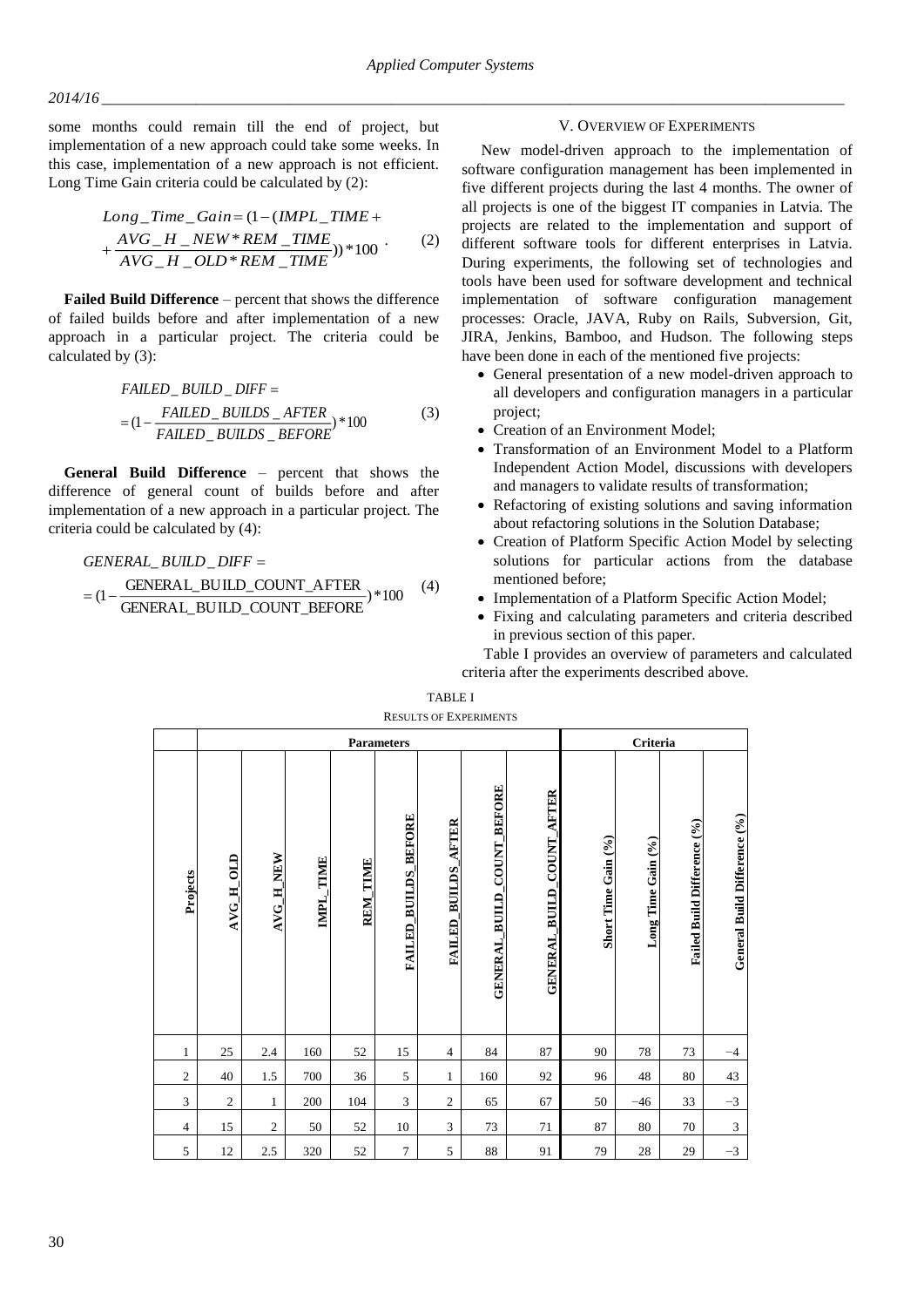#### *A. Main Conclusions of Experiments*

In conclusion, all parameters and criteria have been taken from Table I.

The analysis of experiments started with criterion "General Build Difference". This criterion can answer the question "Is criterion about gain objective". It means that an increase in general count of builds automatically requires more time resources to make these builds. Thus, for example, if new count of builds is greater than that before experiments, time gain becomes more significant. Results of experiments in project "2" show that short time gain is 96 %, but number of builds after experiments is greater by 43 %. It means that the refactoring of existing solutions for configuration management in project "2" improved a general process very well. In other projects – "1", "3", "4" and "5", the difference in general count of builds is relatively low: 3 % or 4 %. In these projects, a new approach saves time resources only, but does not change all process globally.

Actually, a long time gain can better show how successful experiments are. If difference between short and long time gains is low, it means that results of experiments could be more believable. According to this suggestion, projects "1" and "4" are more successful than other projects. The gains in the above-mentioned "1" and "4" projects are near 80%, it means that the implementation of a new model-driven approach can save more resources. However, long time gain in project "3" is negative, it means that implementation of a new methodology is not efficient. During implementation of a new approach for project "3", much more time (200 hours) has been spent for refactoring of existing solutions, but short time gain is only 50 %. After this experiment, a careful analysis has been performed to detect reasons why refactoring requires so much time. The main reason is a version control system. In projects "1", "2", "4" and "5", a Subversion system has been used to control changes in a source code, but in project "3" it has been another system – Git. This fact requires much more time for the refactoring of solutions related to version control because of lack of experience using Git.

# VI. LESSONS LEARNED

In this section most important lessons are described that have been learned from mentioned experiments. These lessons could define further research to improve a model-based approach to configuration management.

# *A. Lesson 1*

Implementation time of a new model-driven approach to configuration management should be decreased. It could be achieved by creating services for integration of different couples of tools. For example, a full-automated solution to release management that is part of configuration management from a technical side requires integration between Jenkins and Subversion. In this context, integration means that Jenkins could get any information attributes from Subversion and post common actions (COMMIT, MERGE, LOG etc.). Firstly, all needed tools for configuration management process should be extracted from PSAM model and, secondly, full services

between different couples of tools should be created. For example, it could be services "Jenkins <-> JIRA", "Jenkins <->Subversion", "Jenkins<->Git" etc. If such services are created, the implementation of particular actions from the PSAM model could be easier because integration between different tools already exists and ready functions could be used. For example, one of the functions in service "Jenkins <->Subversion" could be "SVN\_MERGE" that allows merging two different trees of a source code together. This function could be used in any project, where continuous integration server is Jenkins, and the Subversion system controls changes in a source code. Only values of function parameters should be different.

#### *B. Lesson 2*

Fails in experiments for project "3", provided in Table I, show strong dependencies between branching strategies and general version control. Implementation of common operations for version control, such as "commit", "merge" should be independent of general branching strategy. Environment model has to provide information on the kind of a source code branching strategy that should be used for a particular project. New model-driven approach should be extended by a new kind of models – source code branching model. This model should be dependent on the Environment Model.

#### *C. Lesson 3*

Environment model should be extended by options to model detailed infrastructure of particular environments. From the perspective of a customer, it could be better to obtain from the Environment Model such information as servers, firewalls, needed resources (RAM, storage etc.).

# *D. Lesson 4*

Software configuration management plan should be generated from models of a new model-driven approach. In current implementation of a new approach, the generation of configuration management plan is manual and connection between document and models is not clear. The approach should be implemented by an ability to generate a configuration management plan automatically.

## *E. Lesson 5*

Development or refactoring of any solution should be controlled by a version control system. It means that general framework for configuration management should also be managed. All scripts, functions, tool installation guides should be under a version control and all changes should be managed, for example, by bug tracking systems. All solutions should be parameterized and independent of other solutions. No any hardcodes should be in scripts.

#### VII. CONCLUSION AND FURTHER WORK

The paper provides a new model-based approach to the implementation of software configuration management. Unlike other model-based solutions to configuration management, a current approach does not require using any